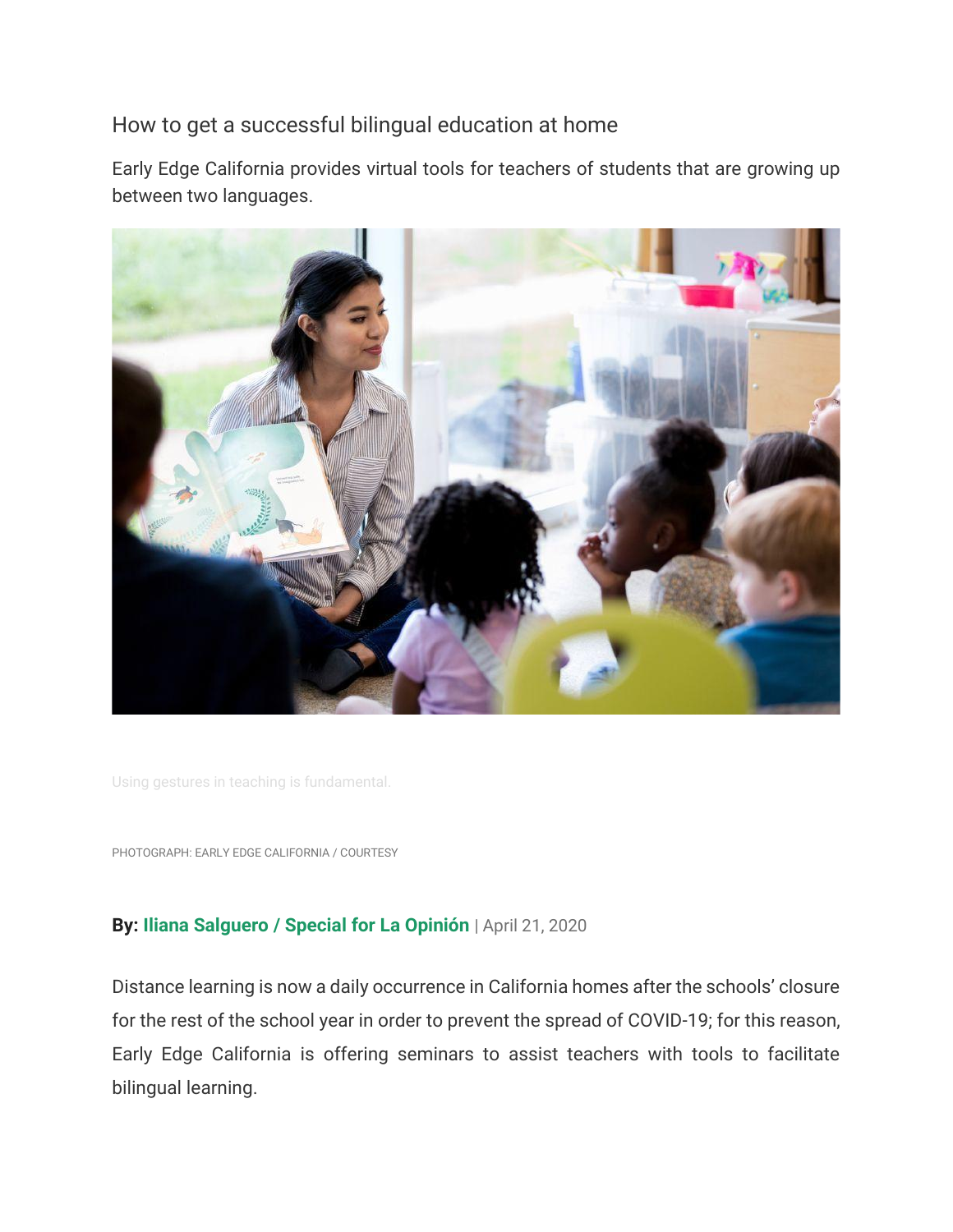Through a digital platform, Dr. Carola Oliva-Olson, professor and researcher at California State University, Channel Islandsand expert in bilingual learning met with Anna Arambula, lead instructor of the California State University, Channel Islands, Language Learning Project, so that they could share techniques to enrich children's learning in Spanish.

"What we do is advocate for young children's programs, one of the areas that is our priority is bilingual children and we have been fighting to get funds to train teachers on how to work with these children," the Executive Director of Early Edge California, Patricia Lozano, explained. "So, that's why we think that the teachers that are home or working with the children of essential workers must be needing tools for how to work remotely, which is why we have created this initiative."

During the seminar called "Distance Learning: How to Read Books with Preschoolers," the experts shared techniques to keep the children entertained and ensure that they have a successful bilingual education.

"These strategies were created with a panel of experts and what we wanted to do was to bring a model that would help teachers tend to the needs of the children that are learning a second language", Oliva-Olson explained.

Using Personalized Oral Language Learning Strategies (POLLs), three ideas emerged to use with young students to keep them attentive and for them to develop their language: Extend vocabulary related to emotions, teach and use gestures, and arouse interest and curiosity.

"Today more than ever, our families need emotional support to promote health and wellbeing, the virus crisis has caused a lot of anxiety, concern, and stress in children and families, so the suggestions we provide are important at this time," said Arambula.

Lozano assured that this is just a sample of all the support and tools needed by the teachers, whom she described as one of the most important work forces.